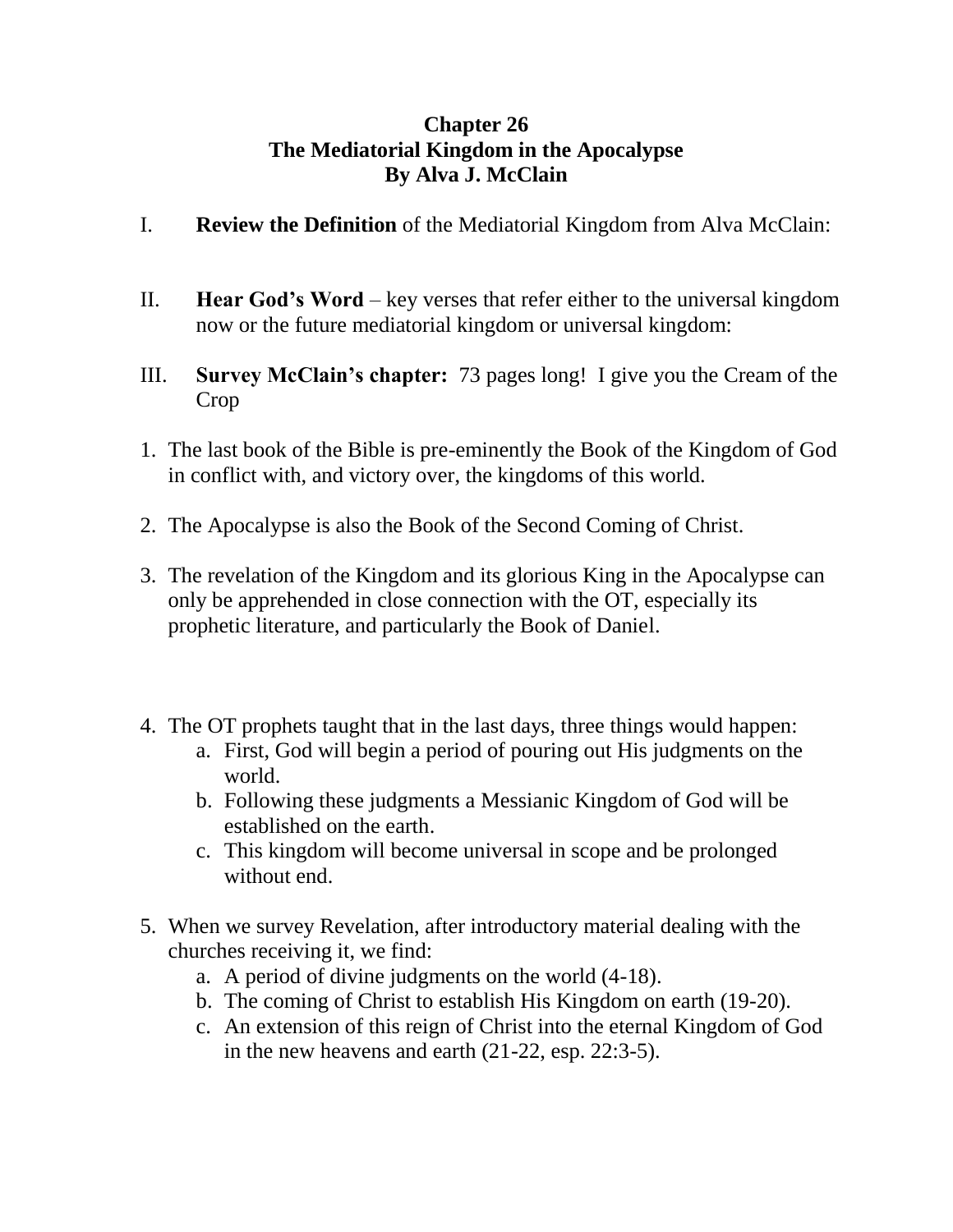6. John preserves the distinction between the Universal Kingdom of God and the Mediatorial Kingdom as he sees two kingdoms, each preceded by a throne of judgment.

### **Five Remaining Questions:**

## **#1 Where do we find the Church (ekklesia) in Revelation:**

# **#2 So when does the Rapture of the Church take place?**

Here are McClain's 5 arguments for a Pre-Tribulation Rapture from Revelation:

- 1. During the judgments of chapters 4-19, the term ekklesia is never once applied to any body of saved persons on earth, although several such bodies or groups appear (7:1-8; 7:14; 12:11,17; 13:7; 14:1-5; 18:4).
- 2. The Churches lofty position in the coming Kingdom would be terribly inconsistent with subjection to the terrible judgments which prepare for its establishment.
- 3. There is also the specific promise of Rev. 3:10. The seven churches are real and at the same time they symbolically represent the whole Church of all ages.
	- a. Kept from a special hour of trial yet future that will fall upon the entire inhabited earth, not kept from general trials and suffering.
	- b. This hour points to the "hour of His judgment" as the period of Rev. 6-19 as so designated in 14:7 "Fear God, and give Him glory, because the hour of His judgment has come …"
	- c. This verb combined with ek speaks of being kept out of vs delivered through or delivered out of. Those who become saved during the Tribulation are not kept from anything but experience horrific persecution, suffering and death (whether Gentile or Jewish), including the two great witnesses of chapter 11. The only exception is the sealing protection upon the 144,000 Israelites.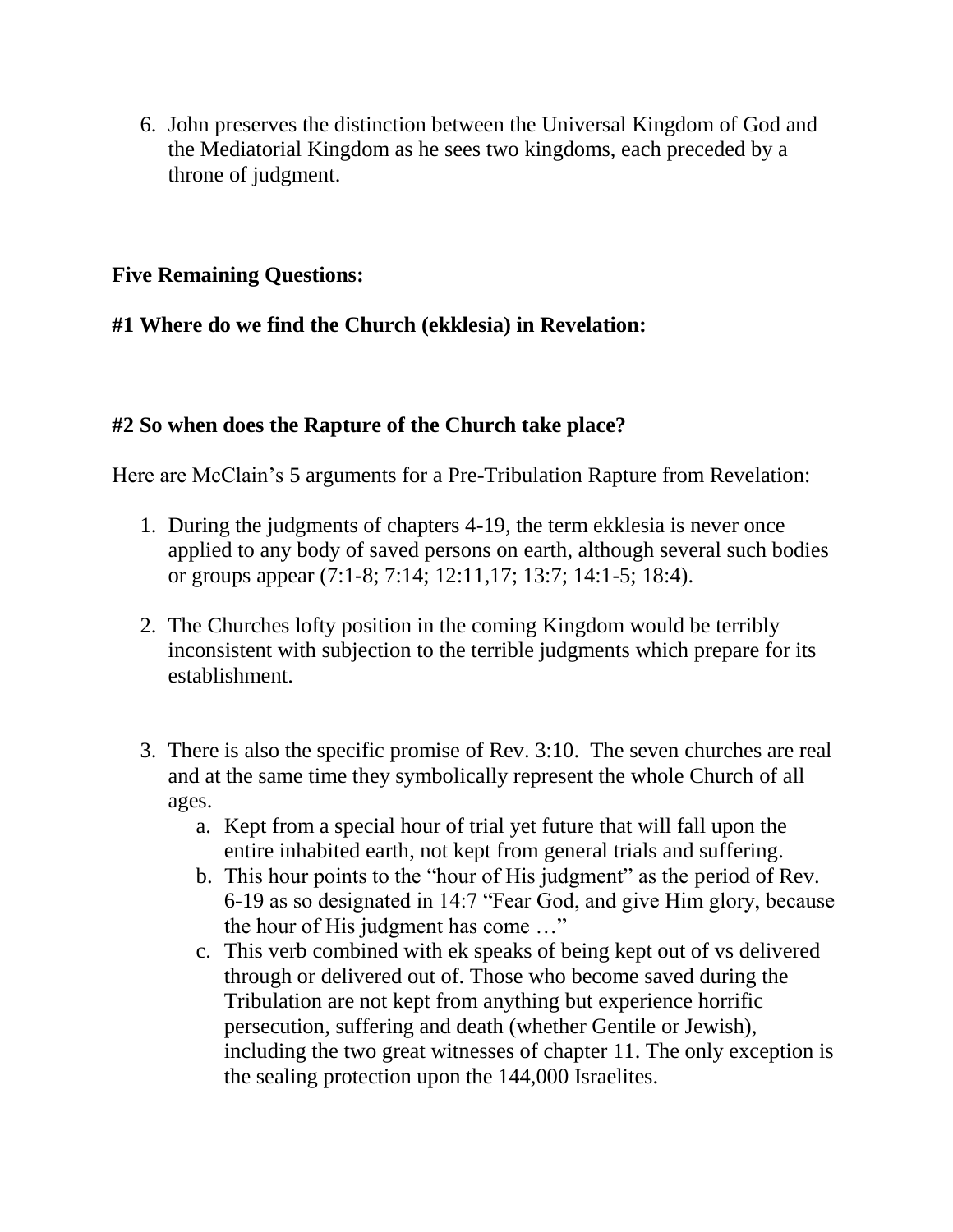- d. This promise lines up with others in Scripture made to the church age believer:
	- i. Rom. 5:9 "Much more then, having now been justified by His blood, we shall be saved from the wrath of God through Him."
	- ii. I Thess. 1:10 "and to wait for His Son from heaven, whom He raised from the dead, that is Jesus, who rescues us from the wrath to come."
	- iii. I Thess. 5:9 "For God has not destined us for wrath, but for obtaining salvation through our Lord Jesus Christ …" (though we have been destined for afflictions (see 3:3-4)
- 4. Although there is no mention of the Church on earth in 4-19, there are three references to a body of saved people in heaven during this period and who are designated by terms which best apply to the Church of the present age:
	- a. The 24 elders of Rev. 4-5
	- b. Rev. 13:6 "and His tabernacle, that is, those who dwell in heaven"
	- c. Rev. 19:1-9 "the marriage of the Lamb has come and His bride has made herself ready…'
- 5. Rev. 19:14 says, "And the armies which are in heaven, clothed in fine linen, white and clean, were following Him on white horses."

## **#3 How long is this last and glorious Mediatorial Kingdom on earth?**

Six times in Rev. 20:2-6 we find the expression "a thousand years". This should be taken literally.

## **#4 What will the rule of Christ be like in the M.K. as there will still be sinners in their natural bodies?** Both severe and tender: